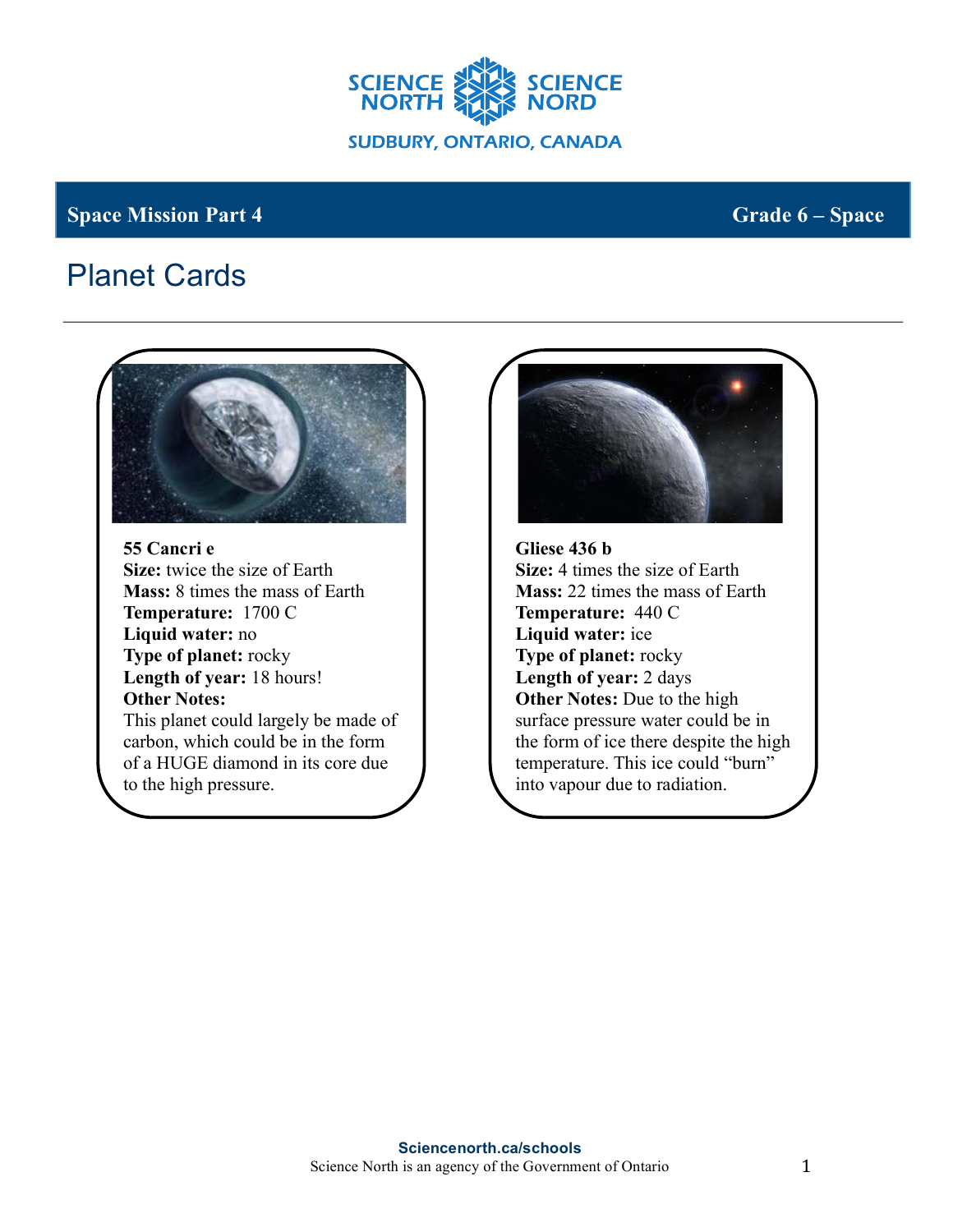

## **HD 209458 b**

**Size:** A bit larger than Jupiter **Mass:** Almost as massive as Jupiter **Temperature:** 1100 C **Liquid water:** no **Type of planet:** gas giant **Length of year:** 3 days **Other Notes:** An example of a "hot Jupiter". A huge planet that orbits very closely to its star.



**Kepler 20 e Size:** 87% the size of Earth **Mass:** 40% of Earth **Temperature:** 1000 C **Liquid water:** no! Liquid lava! **Type of planet:** rocky **Length of year:** 6 days **Other Notes:** The same side always faces the Sun, so one side is extremely hot and the other side is very cold.



**Kepler 62 f Size:** 1.4 times the size of the Earth **Mass:** Maybe 3 times the Earth's mass **Temperature:** -30 C or greater **Liquid water:** possible **Type of planet:** rocky **Length of year:** 267 days **Other Notes:** Seems too cold, but depending on the atmosphere the greenhouse effect could make this planet habitable.



**Kepler 296 e Size:** 1.75 times the size of Earth **Mass:** unknown, likely larger than Earth **Temperature:** -6 C or higher **Liquid water:** possible **Type of planet:** rocky **Length of year:** 34 days **Other Notes:** A bit larger than Earth but very similar.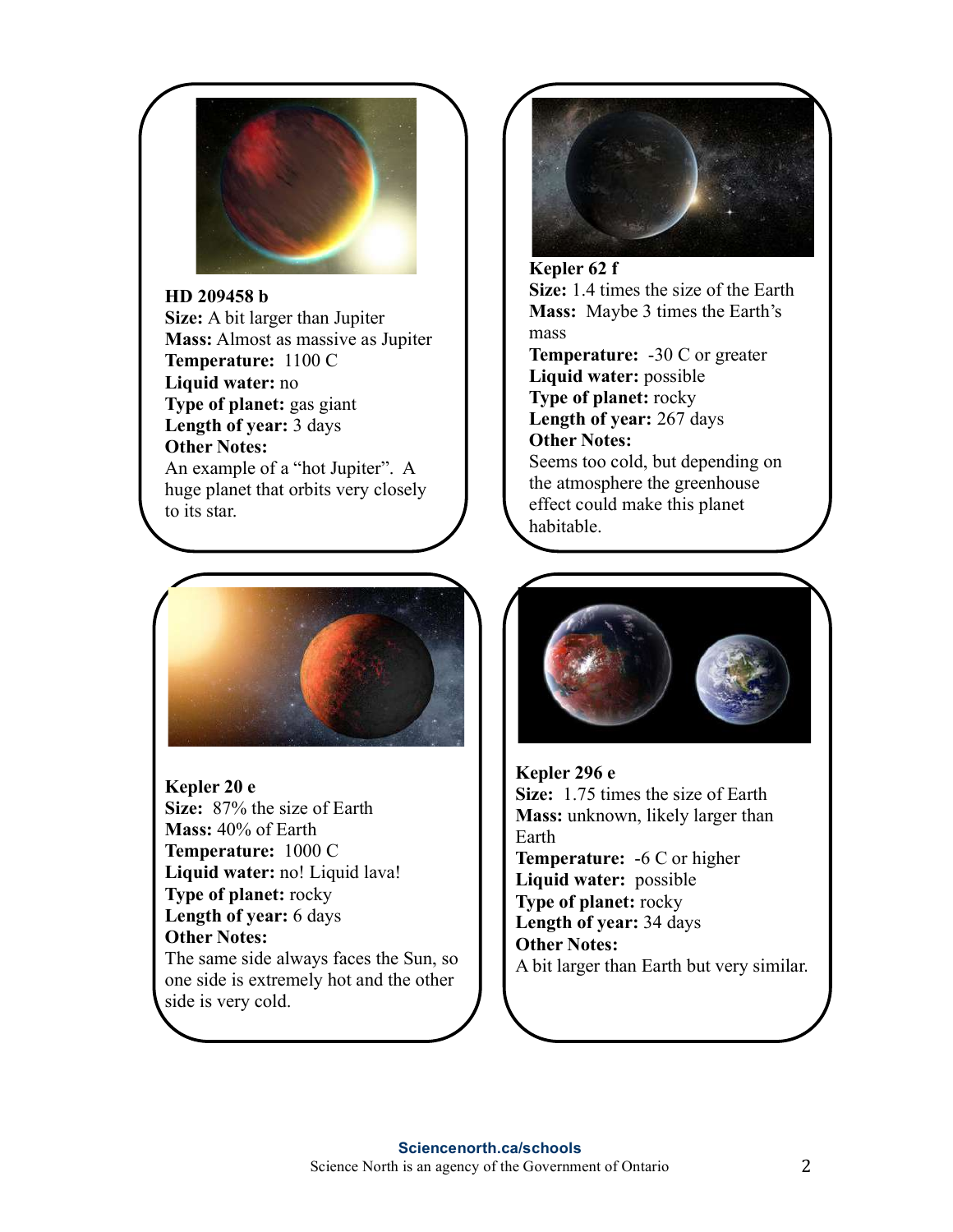

**Kepler 442 b Size:** 1.34 times the size of Earth **Mass:** 2.3 times the size of Earth **Temperature:** - 40 C **Liquid water:** Possible in tropical regions **Type of planet:** rocky **Length of year:** 112 days **Other Notes:**  The surface gravity on Kepler-442b would be only 30% stronger than that of Earth.



**Kepler 186 f Size:** 1.1 times size of Earth **Mass:** about 1.4 times the mass of Earth **Temperature:** likely above zero degrees **Liquid water:** possible **Type of planet:** rocky **Length of year:** 130 days **Central star:** Very faint red star. **Other Notes:** In habitable zone.



**51 Pegasi b Size:** larger than Jupiter **Mass:** At least half of Jupiter's mass **Temperature:** 1200 C **Liquid water:** NO **Type of planet:** gas giant **Length of year:** 4 days **Other Notes:**  The first extra solar planet found. Extremely close to its star. A "hot Jupiter".



**Kepler 438 b Size:** 1.1 times size of Earth **Mass:** about 1.4 times the mass of Earth **Temperature:** 3 C **Liquid water:** possible **Type of planet:** rocky **Length of year:** 35 days **Central star**: smaller and cooler than Sun **Other Notes:** This planet is frequently hit by large amounts of radiation from solar flares.